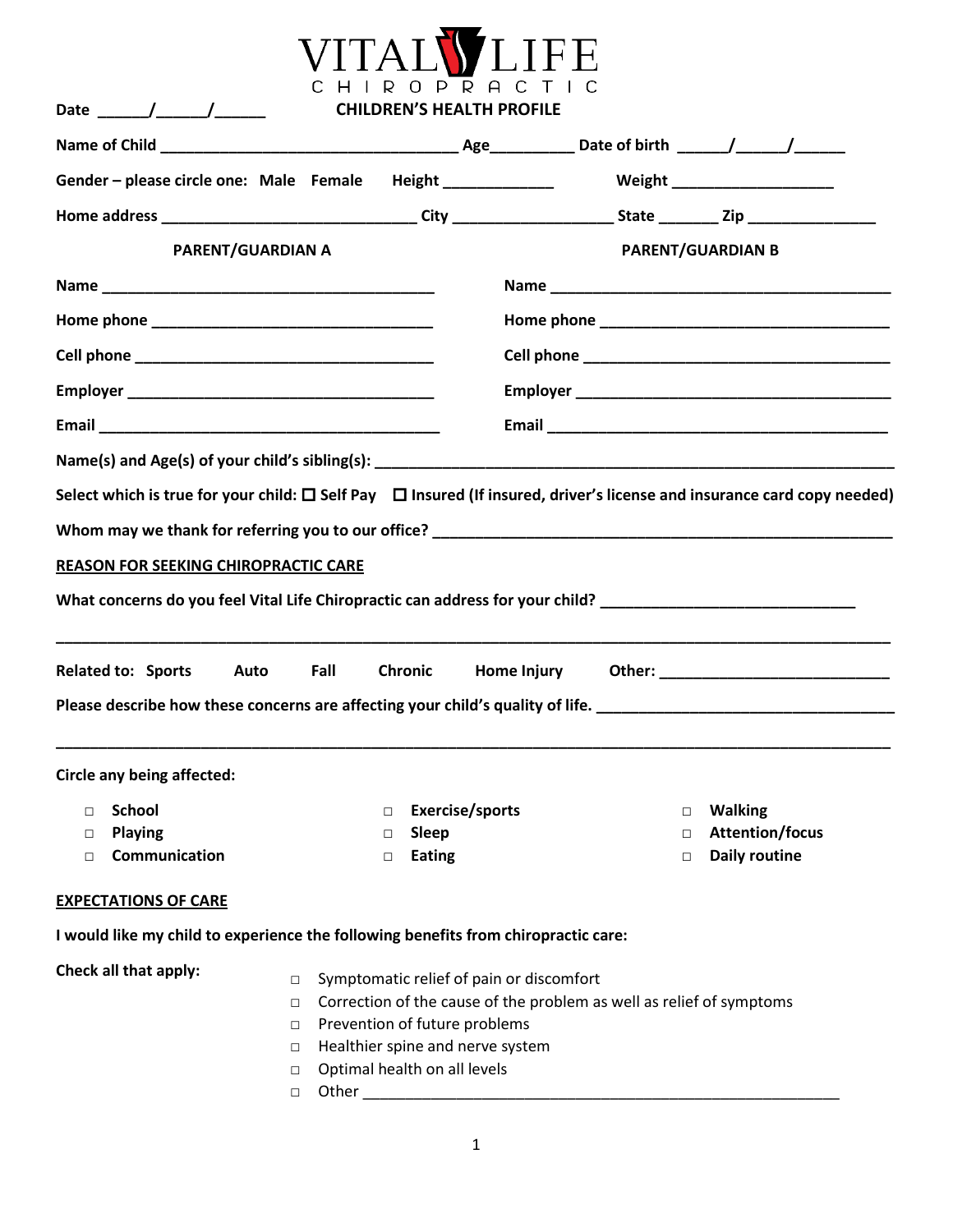| #1 COMPLAINT<br>When did this condition begin? $\square$ Days $\square$ Weeks $\square$ Months $\square$ Years<br>Pains are: □Sharp □Dull □Constant □Intermittent<br>$\Box$ Burning<br>$\Box$ Stiff<br>$\Box$ Tender<br>$\square$ Numb<br>$\Box$ Tingling $\Box$ Excruciating<br>When do they experience their symptoms: $\square$ Morning $\square$ Afternoon $\square$ Night $\square$ Constant<br>$\square$ Comes & Goes During the Day $\square$ Increased During the Day $\square$ Decreases During the Day<br>$\Box$ During Sleep<br>On a scale of 1 (minimal) - 10 (extreme): Please rate their pain RIGHT NOW: __________________________________<br>Is this condition interfering with: $\square$ Sleep? $\square$ Routine?<br>Have you seen other doctors for this concern? Y / N What did they recommend: __________________<br>Have they had previous chiropractic care? Y / N If yes, when? _______ Reason for initial visit? __________                                                                                                                                                                                           |  |
|-------------------------------------------------------------------------------------------------------------------------------------------------------------------------------------------------------------------------------------------------------------------------------------------------------------------------------------------------------------------------------------------------------------------------------------------------------------------------------------------------------------------------------------------------------------------------------------------------------------------------------------------------------------------------------------------------------------------------------------------------------------------------------------------------------------------------------------------------------------------------------------------------------------------------------------------------------------------------------------------------------------------------------------------------------------------------------------------------------------------------------------------------|--|
| #2 COMPLAINT (If you do not have a 2 <sup>nd</sup> complaint, please check here $\Box$ and skip to next section)<br>Is it: $\square$ Job Related $\square$ Auto Accident $\square$ Fall $\square$ Home Injury $\square$ Other: ______<br>When did this condition begin? $\square$ Days $\square$ Weeks $\square$ Months $\square$ Years<br>Pains are: □Sharp □Dull □Constant □Intermittent □Burning<br>$\Box$ Tender<br>$\square$ Stiff<br>$\Box$ Tingling $\Box$ Excruciating<br>$\square$ Numb<br>When do they experience their symptoms: $\Box$ Morning $\Box$ Afternoon $\Box$ Night $\Box$ Constant<br>$\square$ Comes & Goes During the Day $\square$ Increased During the Day $\square$ Decreases During the Day $\square$ During Sleep<br>On a scale of 1 (minimal) - 10 (extreme): Please rate their pain RIGHT NOW: __________________________________<br>Is this condition interfering with: □Sleep? □ □Routine?<br>Have you seen other doctors for this concern? Y / N What did they recommend: ______________________<br>Have they had previous chiropractic care? Y / N If yes, when? ______ Reason for initial visit? __________ |  |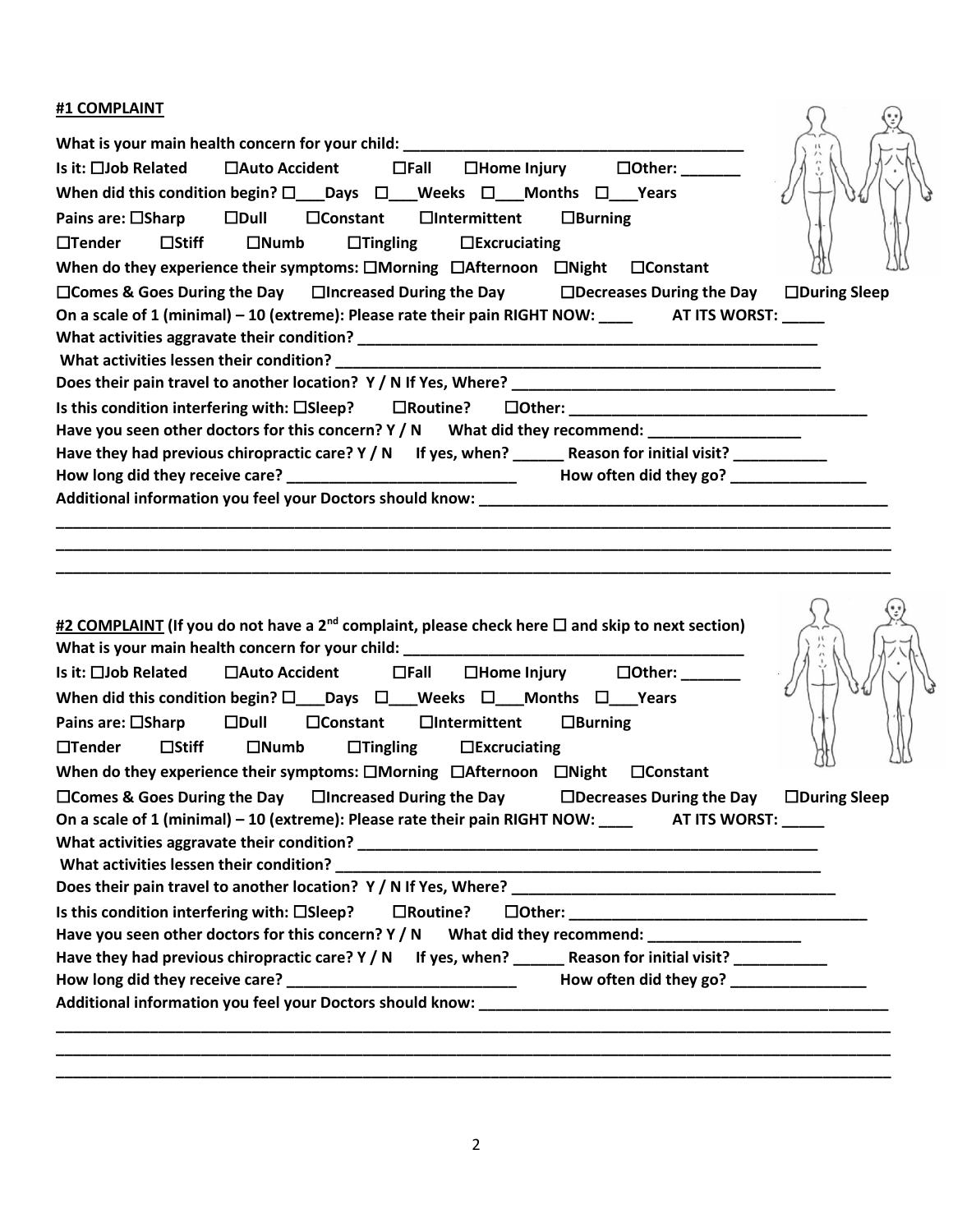#### **PREGNANCY & BIRTH**

| During pregnancy, did the mother:                                                                                                                                                                                        |
|--------------------------------------------------------------------------------------------------------------------------------------------------------------------------------------------------------------------------|
|                                                                                                                                                                                                                          |
|                                                                                                                                                                                                                          |
|                                                                                                                                                                                                                          |
| <b>HOME BIRTH</b><br>HOSPITAL BIRTH VAGINAL<br>WATER BIRTH CAESAREAN<br><b>EMERGENCY-C</b>                                                                                                                               |
| Child's Birth Weight: _____________bs. ___________ oz. Birth Height: ________ft. ________ in. APGAR SCORE ________________                                                                                               |
| Was the delivery premature? NO YES WEEKS______________________________WEIGHT________________________                                                                                                                     |
| Approximately, how long did labor last? _____ HOURS Was labor artificially induced? NO YES __________________                                                                                                            |
| Was it determined that the child was breech or other malpositioned? NO YES ________________________                                                                                                                      |
| The birth process can be traumatic to a baby's spine and cause interference to the nervous system. Please check<br>which, if any, of the following were administered during labor and birth.                             |
| <b>EPIDURAL</b><br><b>EPISIOTOMY</b><br><b>MEDICATIONS</b><br><b>MANUAL</b><br>$\Box$<br>$\Box$<br>$\Box$<br>$\Box$                                                                                                      |
| <b>TRACTION OF</b><br><b>PITOCIN</b><br>D VACUUM<br>$\Box$                                                                                                                                                               |
| <b>FORCEPS</b><br><b>THE NECK</b><br>$\Box$                                                                                                                                                                              |
| Please check all that apply to the baby's state immediately after birth:                                                                                                                                                 |
| <b>JAUNDICE</b><br><b>RESPIRATORY PROBLEMS</b><br><b>BROKEN BONES</b><br>$\Box$<br>$\Box$<br>$\Box$<br><b>FEEDING PROBLEMS</b><br>DISPLACED JOINTS                                                                       |
| <b>OTHER CONDITIONS</b><br>$\Box$<br>$\Box$                                                                                                                                                                              |
|                                                                                                                                                                                                                          |
| <b>CHEMICAL STRESS</b>                                                                                                                                                                                                   |
| Chemical stresses can occur when a substance that is toxic to the body is breathed, injected, taken by mouth, or<br>comes in contact with the skin. The following will reveal exposures your child may have experienced. |
| Have you chosen to vaccinate your child? NO YES □ Delayed Schedule □ On Schedule<br>If yes, please check all vaccinations the child has received and at what age they were administered:                                 |
| $\Box$ DPT _______<br>□ MMR ________<br>D OTHER ______                                                                                                                                                                   |
| D CHICKEN POX _______<br>$\Box$ POLIO _______                                                                                                                                                                            |
| $\Box$ HEPATITIS _________<br>$\Box$ FLU _______                                                                                                                                                                         |
|                                                                                                                                                                                                                          |
| Please check all that apply and give any necessary details                                                                                                                                                               |

- □ **Child exposed to second hand smoke \_\_\_\_\_\_\_\_\_\_\_\_\_\_\_\_\_\_\_\_\_\_\_\_\_\_\_\_\_\_\_\_\_\_\_\_\_\_\_\_\_\_\_\_\_\_\_\_\_\_\_\_\_\_\_\_\_\_\_\_** □ **Has taken antibiotics. Explain \_\_\_\_\_\_\_\_\_\_\_\_\_\_\_\_\_\_\_\_\_\_\_\_\_\_\_\_\_\_\_\_\_\_\_\_\_\_\_\_\_\_\_\_\_\_\_\_\_\_\_\_\_\_\_\_\_\_\_\_\_\_\_\_\_\_\_**
	-
	- □ **Currently taking medication. Explain \_\_\_\_\_\_\_\_\_\_\_\_\_\_\_\_\_\_\_\_\_\_\_\_\_\_\_\_\_\_\_\_\_\_\_\_\_\_\_\_\_\_\_\_\_\_\_\_\_\_\_\_\_\_\_\_\_\_\_\_\_**
	- □ **Currently taking supplements. Explain \_\_\_\_\_\_\_\_\_\_\_\_\_\_\_\_\_\_\_\_\_\_\_\_\_\_\_\_\_\_\_\_\_\_\_\_\_\_\_\_\_\_\_\_\_\_\_\_\_\_\_\_\_\_\_\_\_\_\_**
	- □ **Has allergies. Explain \_\_\_\_\_\_\_\_\_\_\_\_\_\_\_\_\_\_\_\_\_\_\_\_\_\_\_\_\_\_\_\_\_\_\_\_\_\_\_\_\_\_\_\_\_\_\_\_\_\_\_\_\_\_\_\_\_\_\_\_\_\_\_\_\_\_\_\_\_\_\_\_\_\_**
		- 3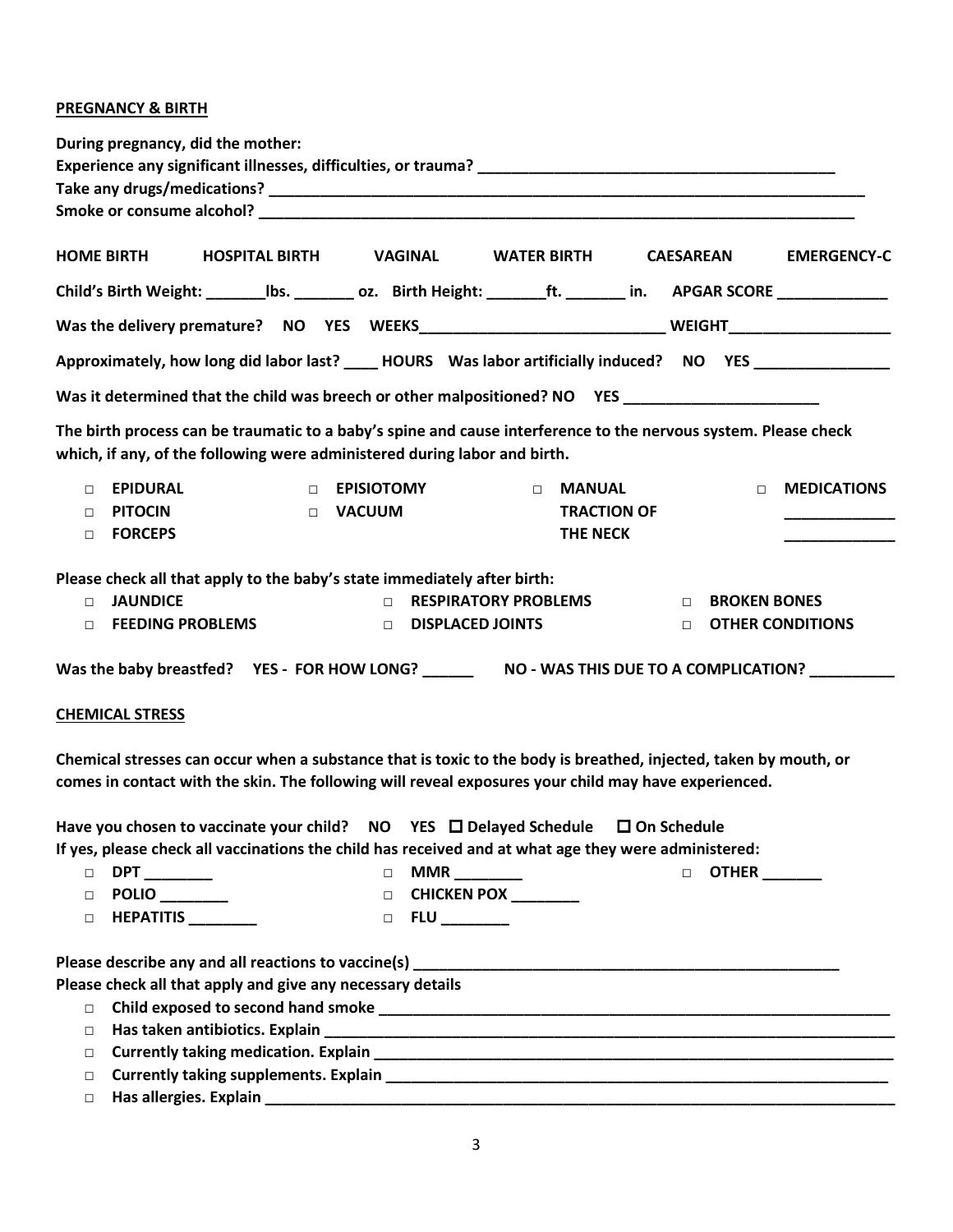# **PHYSICAL STRESS: INFANCY & CHILDHOOD**

**Please check all that apply to your child and give any necessary details:**

| $\Box$<br>$\Box$<br>□                                                                                                                                                                                                  |                              |
|------------------------------------------------------------------------------------------------------------------------------------------------------------------------------------------------------------------------|------------------------------|
|                                                                                                                                                                                                                        |                              |
|                                                                                                                                                                                                                        |                              |
| $\Box$                                                                                                                                                                                                                 |                              |
| $\Box$                                                                                                                                                                                                                 |                              |
| $\Box$                                                                                                                                                                                                                 |                              |
| $\Box$                                                                                                                                                                                                                 |                              |
|                                                                                                                                                                                                                        |                              |
|                                                                                                                                                                                                                        |                              |
| EMOTIONAL STRESS If child is under 3, please check $N/A$ $\square$                                                                                                                                                     |                              |
| It is difficult to separate the emotional stress in our life from the physical response that often occurs. Please indicate if<br>your child has ever or is currently experiencing any of the emotional stresses below: |                              |
| D Parents' divorce<br><b>Academic pressure</b><br>$\Box$                                                                                                                                                               | <b>Relocation</b><br>$\Box$  |
| Lifestyle change<br>$\Box$ Bullying<br>П.                                                                                                                                                                              | <b>New sibling</b><br>$\Box$ |
| Loss of a loved one<br>$\Box$ Loss of a pet<br>$\Box$                                                                                                                                                                  |                              |
| Have you or anyone else noticed that your child is nervous, twitches, shakes, or exhibits rocking behavior? YES<br><b>NO</b><br>HEALTH CARE PRACTITONER HISTORY                                                        |                              |
|                                                                                                                                                                                                                        |                              |
|                                                                                                                                                                                                                        |                              |
|                                                                                                                                                                                                                        |                              |
| Has your child ever received chiropractic care? NO YES Name of D.C. ________________________________<br>Have you consulted or do you regularly consult any of the following<br>providers for your child?               |                              |
| Please check all that apply<br>$\Box$                                                                                                                                                                                  |                              |
| <b>Medical Physician</b><br>Massage Therapist<br>$\Box$                                                                                                                                                                |                              |
| Naturopath<br>$\Box$                                                                                                                                                                                                   |                              |
| Psychotherapist<br>$\Box$                                                                                                                                                                                              |                              |
| $\Box$                                                                                                                                                                                                                 |                              |
| Acupuncturist<br><b>Energy Healer</b><br>$\Box$                                                                                                                                                                        |                              |
| Homeopath<br>$\Box$                                                                                                                                                                                                    |                              |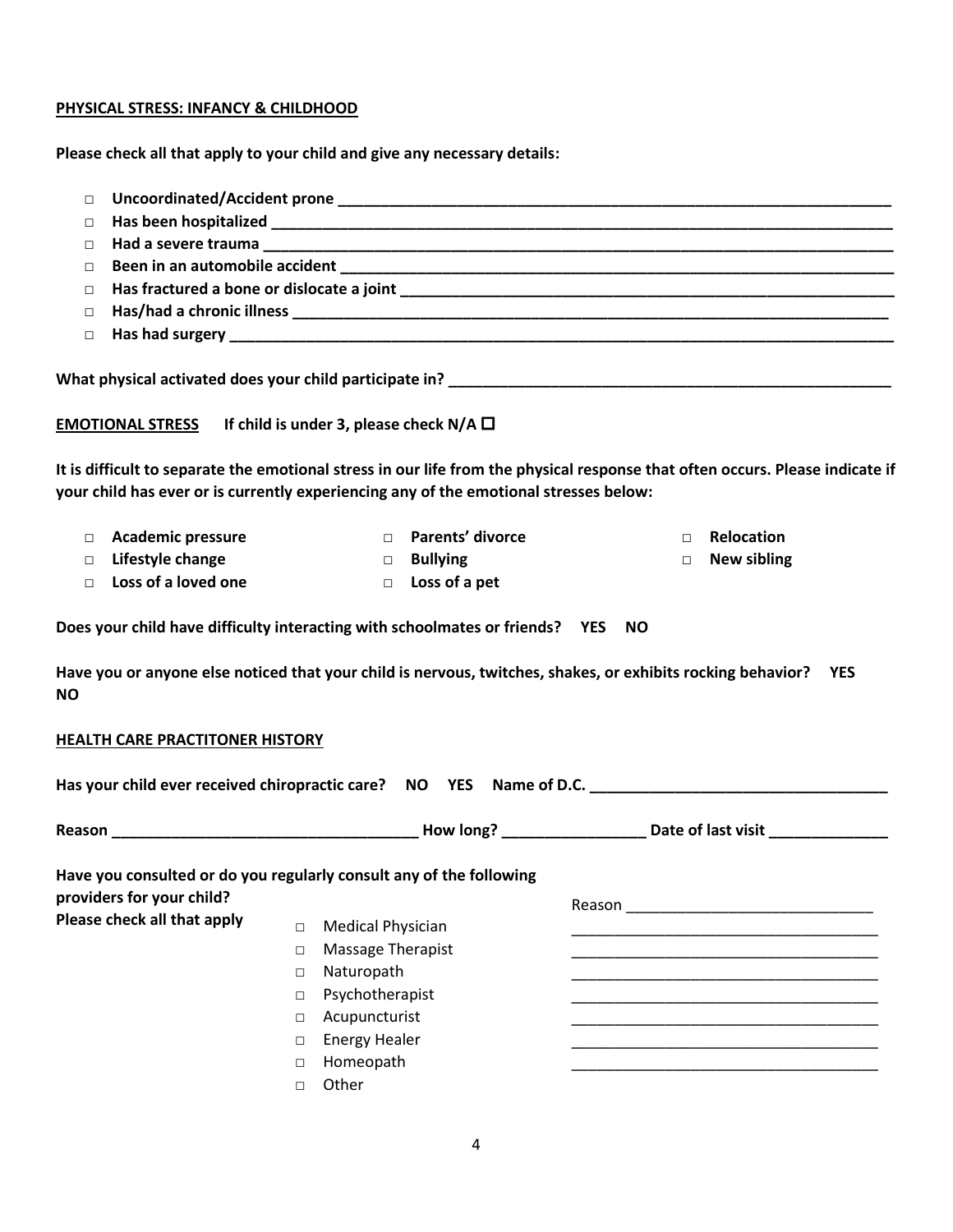#### **FAMILY HEALTH HISTORY**

#### **THIS FORM IS TO ASSIST THE DOCTORS BY PROVIDING PAST HEALTH HISTORY INFORMATION FOR THEIR REVIEW**

**Please Print Your Child's Name Here \_\_\_\_\_\_\_\_\_\_\_\_\_\_\_\_\_\_\_\_\_\_\_\_\_\_\_\_\_\_\_\_\_\_\_\_\_\_\_\_\_\_\_\_\_ Date \_\_\_\_\_\_\_\_\_\_\_\_\_\_\_\_\_\_**

| <b>CONDITION</b>                                  | <b>CHILD</b> | <b>FATHER</b> | <b>MOTHER</b> | SIBLING(S) |
|---------------------------------------------------|--------------|---------------|---------------|------------|
| Acid Reflux/Heartburn/GERD                        |              |               |               |            |
| ADD / ADHD                                        |              |               |               |            |
| <b>Allergies</b>                                  |              |               |               |            |
| Anxiety                                           |              |               |               |            |
| Arthritis / Joint Pain                            |              |               |               |            |
| Asthma                                            |              |               |               |            |
| <b>Autoimmune Problems</b>                        |              |               |               |            |
| <b>Bed Wetting</b>                                |              |               |               |            |
| <b>Birth Defect</b>                               |              |               |               |            |
| Cancer                                            |              |               |               |            |
| <b>Colic</b>                                      |              |               |               |            |
| <b>Convulsions / Epilepsy</b>                     |              |               |               |            |
| <b>Depression</b>                                 |              |               |               |            |
| <b>Diabetes</b>                                   |              |               |               |            |
| <b>Digestive Problems (Constipation/Diarrhea)</b> |              |               |               |            |
| <b>Disc Problems</b>                              |              |               |               |            |
| <b>Ear Problems/Hearing Loss</b>                  |              |               |               |            |
| <b>Fatigue</b>                                    |              |               |               |            |
| Fibromyalgia                                      |              |               |               |            |
| Frequent Cold / Flu                               |              |               |               |            |
| <b>Gall Bladder Problems</b>                      |              |               |               |            |
| <b>Headaches / Migraines</b>                      |              |               |               |            |
| <b>Heart Problems</b>                             |              |               |               |            |
| <b>High / Low Blood Pressure</b>                  |              |               |               |            |
| HIV / AIDS                                        |              |               |               |            |
| <b>Impotence/Sexual Dysfunction</b>               |              |               |               |            |
| <b>Kidney Problems</b>                            |              |               |               |            |
| <b>Learning Disability</b>                        |              |               |               |            |
| <b>Liver Problems</b>                             |              |               |               |            |
| <b>Menstrual Dysfunction</b>                      |              |               |               |            |
| <b>Mood Changes/Irritable</b>                     |              |               |               |            |
| Neck Pain / Back Pain                             |              |               |               |            |
| <b>Prostate Problems</b>                          |              |               |               |            |
| <b>Sciatica</b>                                   |              |               |               |            |
| <b>Scoliosis</b>                                  |              |               |               |            |
| <b>Sinus / Drainage Problems</b>                  |              |               |               |            |
| <b>Skin Problems</b>                              |              |               |               |            |
| <b>Sleep Problems</b>                             |              |               |               |            |
| <b>Thyroid Problems</b>                           |              |               |               |            |
| <b>Tremors</b>                                    |              |               |               |            |
| Vertigo / Dizziness                               |              |               |               |            |
| <b>Vision Problems</b>                            |              |               |               |            |
| Other:                                            |              |               |               |            |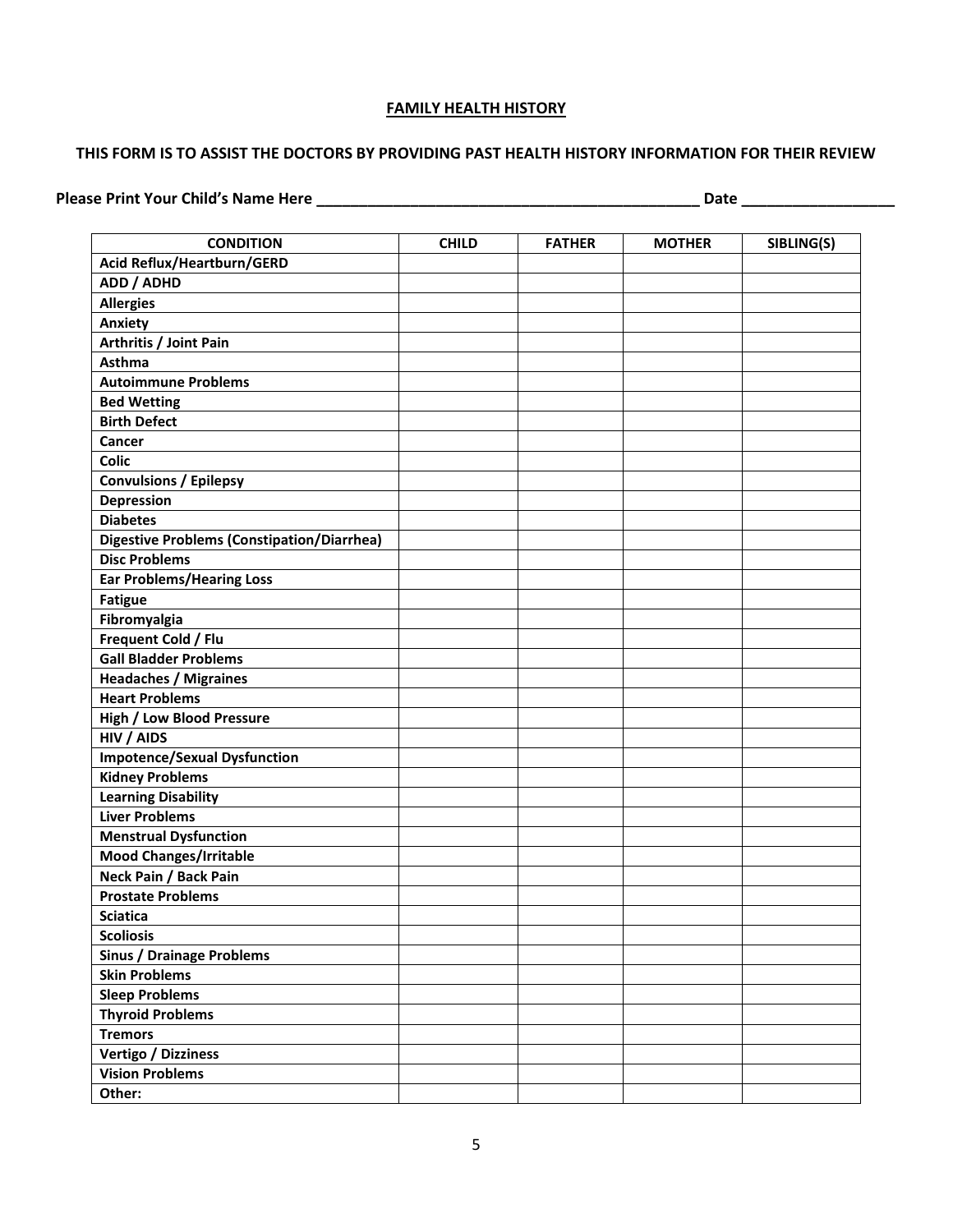#### **DEVELOPMENTAL MILESTONES**

#### **GROSS MOTOR SKILLS FINE MOTOR SKILLS**

| ❏                    | 4 wks   | Able to hold head up from the table momentarily  | $\Box$                      | <b>At birth</b>        | Primitive grasp reflex present              |
|----------------------|---------|--------------------------------------------------|-----------------------------|------------------------|---------------------------------------------|
| ❏                    | 3 mths  | Head and shoulder can be supported by forearms   | $\Box$                      | 4 mths                 | Holds & shakes a rattle placed in hand      |
| □                    | 4 mths  | Infant can be pulled up into sit position by the | $\Box$                      | 5 mths                 | <b>Grasps objects independently</b>         |
|                      |         | hands                                            | ❏                           | 6 mths                 | Moves an object from 1 hand to other        |
| ❏                    | 6 mths  | Sits unsupported in the upright position         | ❏                           | 6 mths                 | Self-feeding, can hold & eat a cookie       |
| u                    | 6 mths  | Head and shoulders can be supported by the       | ❏                           | 6 mths                 | Checks objects by placing them in           |
|                      |         | arms                                             |                             |                        | <b>Mouth</b>                                |
| ❏                    | 6 mths  | Rolls from a face down to a face up position     | ❏                           | 12 mths                | Picks up object w/ thumb & index            |
| ❏                    | 9 mths  | <b>Crawls</b>                                    |                             |                        | <b>Finger</b>                               |
| $\Box$               | 9 mths  | <b>Stands holding onto furniture</b>             | □                           | 15 mths                | Turns 2-3 pages of a book at a time         |
| ❏                    | 11 mths | Walks with someone holding onto one hand         | ❏                           | 18 mths                | Turns pages of a book 1 at a time           |
| ❏                    | 12 mths | <b>Walks unassisted</b>                          | ❏                           | 24 mths                | <b>Builds a tower containing at least 5</b> |
| ⊔                    | 2 years | <b>Runs</b>                                      |                             |                        | blocks                                      |
| $\Box$               | 2 years | Negotiates stairs placing 2 feet on each step    | ⊔                           | 4 years                | Builds a tower containing at least 10       |
| ❏                    | 3 years | Climbs stairs using one foot on each step        |                             |                        | blocks                                      |
| ⊔                    | 4 years | Walks downstairs with one foot on each step      | <b>COMMUNICATION SKILLS</b> |                        |                                             |
| $\Box$               | 4 years | Hops on one foot                                 |                             | $\Box$ 7 wks           | <b>Makes cooing sounds</b>                  |
| <b>SOCIAL SKILLS</b> |         |                                                  | ❏                           | 3 mths                 | Laughs                                      |
|                      |         |                                                  | ❏                           | 5 mths                 | Uses one syllable words, i.e. "da"          |
| ❏                    | 2 mths  | <b>Smiles</b>                                    | ❏                           | 8 mths                 | Uses 2 syllable words, i.e. "dada"          |
| $\Box$               | 3 mths  | <b>Reaches for familiar objects</b>              | ❏                           | 12 mths                | Uses $2 - 3$ word vocabulary                |
| ❏                    | 4 mths  | <b>Plays with hands</b>                          | ❏                           | 24 mths                | Uses $2 - 3$ word phrases                   |
| u                    | 6 mths  | <b>Plays with feet</b>                           |                             |                        |                                             |
| u.                   | 9 mths  | Clearly shows joy and pleasure                   |                             | <b>ADAPTIVE SKILLS</b> |                                             |

- ❑ **12 mths Feeds self with fingers**
- ❑ **15 mths Plays peek-a-boo**
- ❑ **18 mths Understands yes and no**

❑ **30 mths Feeds self with utensils**

❑ **12 mths Holds own bottle**

❑ **30 mths Able to identify and match some colors**

❑ **10 mths Feeds from a cup unassisted**

- ❑ **36 mths Copies a circle**
- ❑ **42 mths Copies a cross**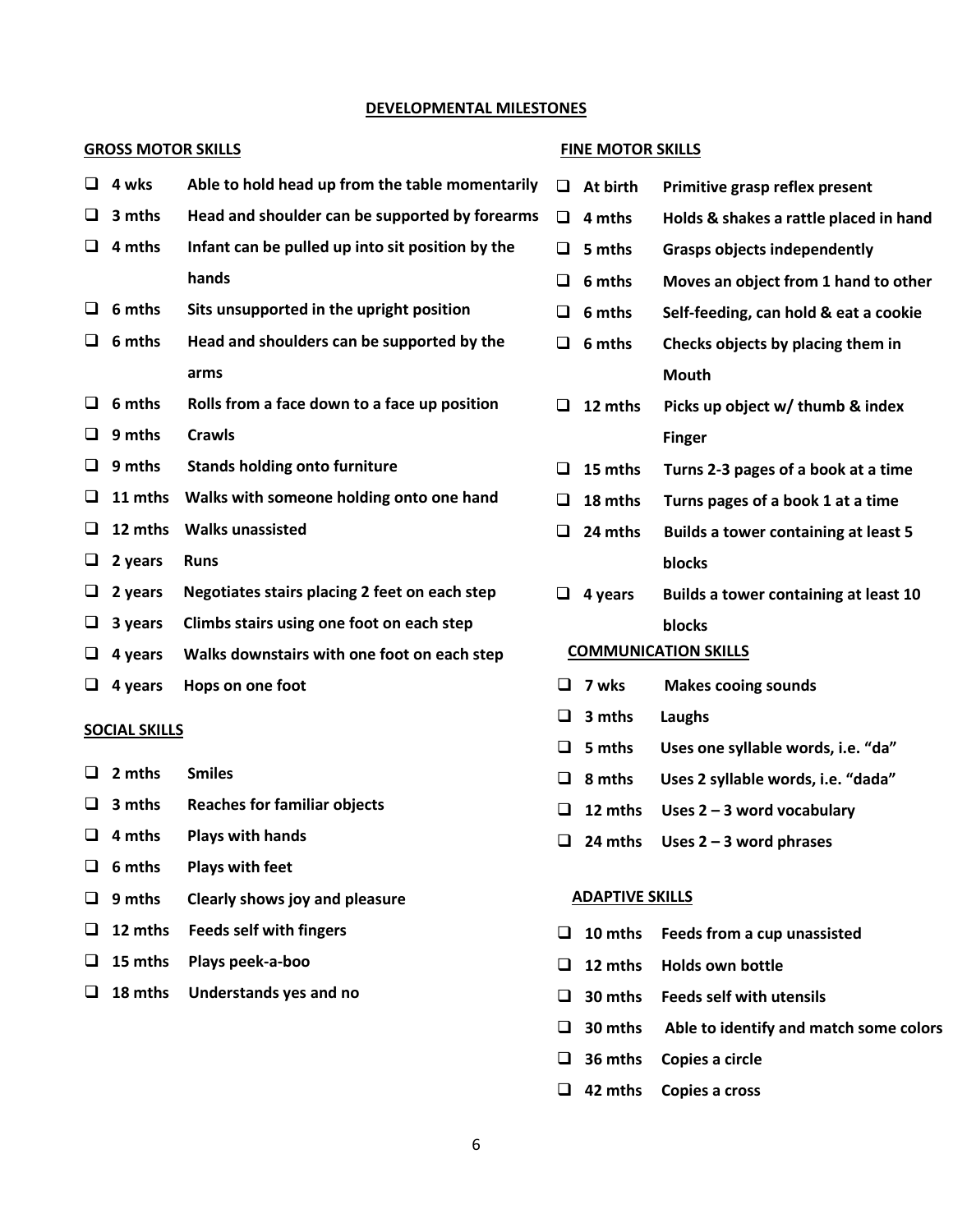#### **PRACTICE MEMBER INFORMATION**

#### **(MUST BE COMPLETED BEFORE SERVICES CAN BE RENDERED)**

#### **INSURANCE POLICIES AND FEE SCHEDULE**

**Consultation: include practice member history. This service is complimentary.**

**Assessment (new or established practice member): includes one or more of the following: thermography, postural evaluation, range of motion, motion and/or static palpation, ortho/neuro testing, leg check.**

**Chiropractic Adjustment: The actual re-alignment of the vertebra done by hand or instrumentation. Often a sound will be heard, but if there is no auditory result, it does not mean that the adjustment has not taken place. X-rays: Specific x-ray views taken of your spine to determine a misalignment/subluxation of your vertebrae. These can also be used to indicate progress after period of care.**

**\*Fee's for services vary depending on the individual's needs, recommendations and insurance coverage.**

#### **RELEASE OF AUTHORIZATION/ASSIGNMENT OF BENEFITS**

**I authorize and request payment of insurance benefits directly to Ronnie Bolar, Jr, DC. I agree that this authorization will cover all services rendered until I revoke that authorization. I agree that a photocopy of this form may be used in place of the original. I understand that all professional services rendered are charged to the patient and that it is customary to pay for services when rendered unless other arrangements have been made in advance. I understand that I am financially responsible for charges not covered by the assignment and that Vital Life Chiropractic reserves the right to add a \$25.00 service charge to my account for any returned check or charge back. I understand that any advertisement/promotional discount offered may not include the entire assessment as described above, chiropractic adjustment or necessary x-rays. Should I decide to proceed with any services not included in advertised/promotional discount, these services will be paid at the normal and customary fees as stated above. I authorize this facility along with any billing service and their collection agency or attorney who may work on their behalf, to contact me on my cell phone and/or home phone using pre-recorded messages, artificial voice message, automatic telephone dialing devices or other computer assisted technology, or by electronic mail, text messaging or by any other form of electronic communication.**

**Signature \_\_\_\_\_\_\_\_\_\_\_\_\_\_\_\_\_\_\_\_\_\_\_\_\_\_\_\_\_\_\_\_\_\_\_\_\_\_\_\_\_\_\_\_\_\_\_\_\_\_\_\_\_\_\_\_\_\_\_\_\_\_\_\_\_\_\_\_\_\_ Date \_\_\_\_\_\_\_\_\_\_\_\_\_\_\_**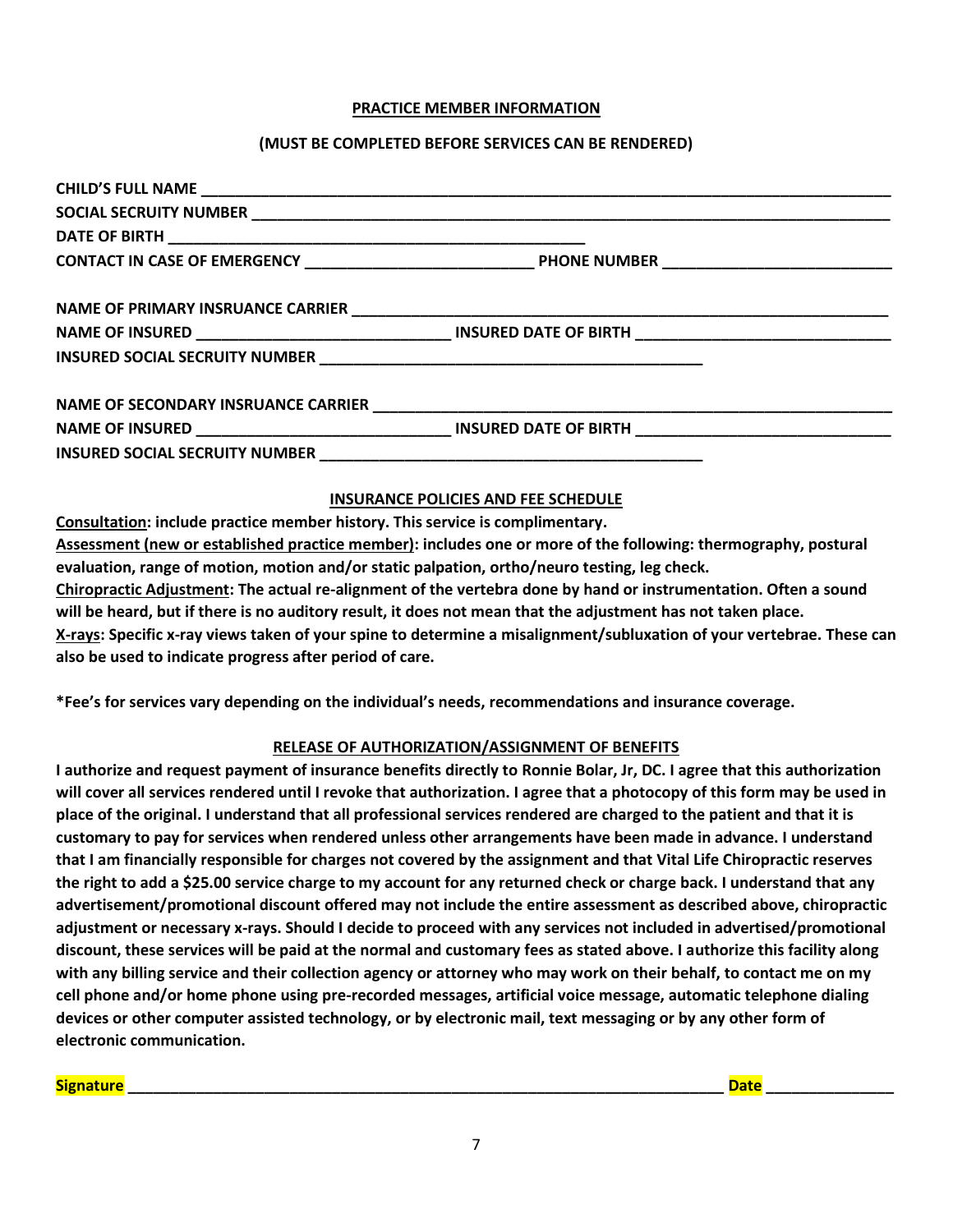### **TERMS OF ACCEPTANCE**

**In order to provide for the most effective healing environment, most effective application of chiropractic procedures, and the strongest possible doctor-patient relationship, it is our wish to provide each patient with a set of parameters and declarations that will facilitate the goal of optimum health through chiropractic. To that end, we ask that you acknowledge the following point regarding chiropractic care and the services that are offered through this clinic:**

- **A. Chiropractic is a very specific science, authored by law to address spinal health concerns and needs. Chiropractic is a separate and distinct science, art and practice. It is not the practice of medicine.**
- **B. Chiropractic seeks to maximize the inherent healing power of the human body by restoring normal nerve functions through the adjustment of spinal subluxation(s). Subluxations are deviations from normal spinal structure and configurations that interfere with normal nerve processes.**
- **C. The chiropractic adjustment process, as defined in the law of this jurisdiction, involves the application of a specific directional thrust to a region or regions of the spine with the specific intent of re-positioning misaligned spinal segments. This is a safe, effective procedure applied over one million times each day by Doctors of Chiropractic in the United States alone.**
- **D. A thorough chiropractic examination and evaluation is part of the standard chiropractic procedure. The goal of this process is to identify any spinal health problems and chiropractic needs. If during this process, any condition or question out the scope of chiropractic is identified, you will receive a prompt referral to an appropriate provider or specialist, according to the initial indications of the need.**
- **E. Chiropractic does not seek to replace or compete with your medical, dental or other type(s) of health professionals. They retain responsibility for care and management of medical conditions. We do not offer advice regarding treatment prescribed by others.**
- **F. Your compliance with care plans, home and self-care, etc., is essential to maximum healing and optimal health through chiropractic.**
- **G. We invite you to speak frankly to the doctor on any matter related to your care at this facility, its nature, duration, or cost, in what we work to maintain as a supporting, open environment.**

**By my signature below, I have read and fully understand the above statements. All questions regarding the doctor's objectives pertaining to my care in this office have been answered to my satisfaction. I therefore accept chiropractic care on this basis.** 

#### **Signature Date Letters in the set of the set of the set of the set of the set of the set of the set of the set of the set of the set of the set of the set of the set of the set of the set of the set of the set of the**

# **NOTICE OF PRIVACY PRACTICES ACKNOWLEDGEMENT**

**I understand that I have certain rights of privacy regarding my protected health information, under the Health Insurance Portability & Accountability Act of 1996 (HIPAA). I understand that this information can and will be used to: 1. Conduct, plan and direct my treatment and follow-up among the multiple healthcare providers who may be involved in that treatment directly and indirectly.**

**2. Obtain payment from third-party payers.**

**3. Conduct normal healthcare operations, such as quality assessments and physicians' certifications.**

**I acknowledge that I may request your NOTICE OF PRIVACY PRACTICES containing a more complete description of the uses and disclosures of my health information. I also understand that I may request, in writing, that you restrict how my private information is used to disclosed to carry out treatment, payment, or healthcare operation. I also understand you are not required to agree to my requested restrictions, but if you agree, then you are bound to abide by such restrictions.** 

**Signature \_\_\_\_\_\_\_\_\_\_\_\_\_\_\_\_\_\_\_\_\_\_\_\_\_\_\_\_\_\_\_\_\_\_\_\_\_\_\_\_\_\_\_\_\_\_\_\_\_\_\_\_\_\_\_\_\_\_\_\_\_\_\_\_\_\_\_\_\_\_ Date \_\_\_\_\_\_\_\_\_\_\_\_\_\_\_**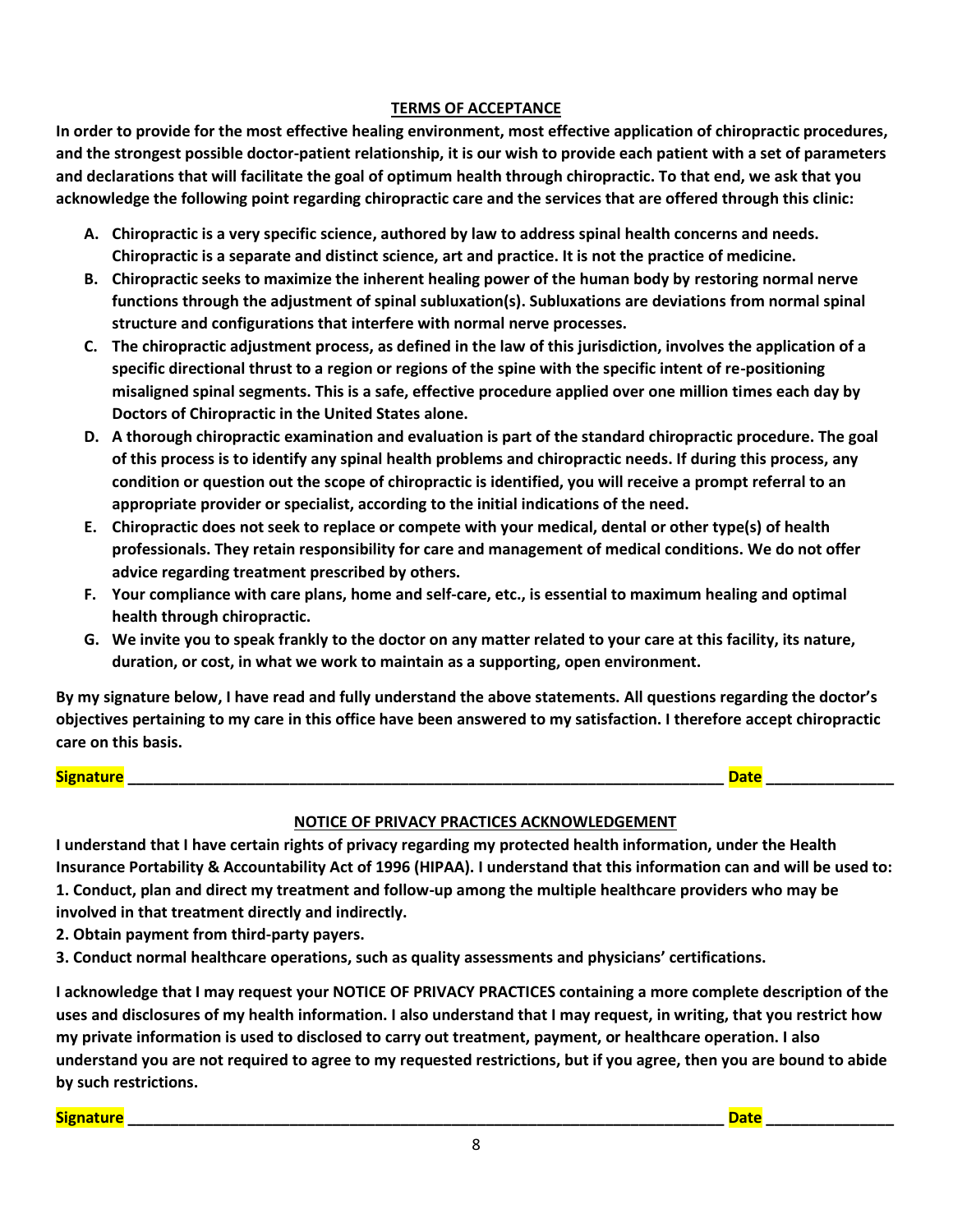#### **INFORMED CONSENT FOR CHIROPRACTIC CARE**

**CHIROPRACTIC CARE, LIKE ALL FORMS OF HEALTH CARE WHILE OFFERING CONSIDERABLE BENEFITS MAY ALSO PROVIDE SOME LEVEL OF RISK. THIS LEVEL OF RISK IS MOST OFTEN VERY MINIMAL, YET IN RARE CASES, INJURY HAS BEEN ASSOCIATED WITH CHIROPRACTIC CARE. THE TYPES OF COMPLICATIONS THAT HAVE BEEN REPORTED SECONDARY TO CHIROPRACTIC CARE INCLUDE: SPRAIN/STRAIN INJURIES, IRRITATION OF A DISC CONDITION, AND RARELY, FRACTURES. ONE OF THE RAREST COMPLICATIONS ASSOCIATED WITH CHIROPRACTIC CARE OCCURRING AT A RATE BETWEEN ONE INSTANCE PER ONE MILLION TO ONE PER TWO MILLION CERVICAL SPINE (NECK) ADJUSTMENTS MAY BE A VERTEBRAL INJURY THAT COULD LEAD TO A STROKE.**

**PRIOR TO RECEIVING CHIROPRACTIC CARE IN THIS CHIROPRACTIC OFFICE, A HEALTH HISTORY AND PHYSICAL EXAMINATION WILL BE COMPLETED. THESE PROCEDURES ARE PERFORMED TO ASSESS YOUR SPECIFIC CONDITIONS, YOUR OVERALL HEALTH AND IN PARTICULAR YOUR SPINAL HEALTH. THESE PROCEDURES WILL ASSIST US DETERMINING IF CHIROPRACTIC CARE IS NEEDED, OR IF ANY FURTHER EXAMINATIONS OR STUDIES ARE NEEDED. IN ADDITION, THEY WILL HELP US DETERMINE IF THERE IS ANY REASON TO MODIFY YOUR CARE OR PROVIDE YOU WITH A REFERRAL TO ANOTHER HEALTH CARE PROVIDER. ALL RELEVANT FINDINGS WILL BE REPORTED TO YOU ALONG WITH A CARE PLAN PRIOR TO BEGINNING CARE.** 

**I UNDERSTAND AND ACCEPT THAT THERE ARE RISKS ASSOCIATED WITH CHIROPRACTIC CARE AND GIVE CONSENT TO THE EXAMINATION THAT THE DOCTOR DEEMS NECESSARY AND THE CHIROPRACTIC CARE, INCLUDING SPINAL ADJUSTMENTS, AS REPORTED FOLLOWING MY ASSESSMENT.**

## **PRINT PRACTICE MEMBER'S NAME HERE \_\_\_\_\_\_\_\_\_\_\_\_\_\_\_\_\_\_\_\_\_\_\_\_\_\_\_\_\_\_\_\_\_\_\_\_\_\_\_\_\_\_\_\_\_\_\_\_\_\_\_\_\_\_\_\_\_\_\_\_\_\_\_\_**

### **PRACTICE MEMBER'S SIGNATURE OR GUARDIAN SIGNATURE \_\_\_\_\_\_\_\_\_\_\_\_\_\_\_\_\_\_\_\_\_\_\_\_\_\_\_\_\_\_\_\_\_\_\_\_\_\_\_\_\_\_\_\_\_\_\_**

**DATE \_\_\_\_\_\_\_\_\_\_\_\_\_\_\_\_\_\_\_\_\_\_\_\_\_\_\_\_\_\_\_\_\_**

#### **WRITTEN CONSENT FOR A CHILD**

NAME OF PRACTICE MEMBER WHO IS A MINOR/CHILD

**I AUTHORIZE DR. RONNIE BOLAR AND ANY AND ALL VITAL LIFE CHIROPRACTIC STAFF TO PERFORM DIAGNOSTIC PROCEDURES, RADIOGRAPHIC EVALUATIONS, RENDER CHIROPRACTIC CARE AND PERFORM CHIROPRACTIC ADJUSTMENTS TO MY MINOR/CHILD.**

**AS OF THIS DATE, I HAVE THE LEGAL RIGHT TO SELECT AND AUTHORIZE HEALTH CARE SERVICES FOR MY MINOR/CHILD. IF MY AUTHORITY TO SELECT AND AUTHORIZE CARE IS REVOKED OR ALTERED, I WILL IMMEDIATELY NOTIFY VITAL LIFE CHIROPRACTIC**

**DATE \_\_\_\_\_\_\_\_\_\_\_\_\_\_\_\_\_\_\_\_\_\_**

**PARENT OR GUARDIAN SIGNATURE AND RELATIONSHIP TO MINOR/CHILD \_\_\_\_\_\_\_\_\_\_\_\_\_\_\_\_\_\_\_\_\_\_\_\_\_\_\_\_\_\_\_\_\_\_\_\_**

**WITNESS SIGNATURE (OFFICE STAFF) \_\_\_\_\_\_\_\_\_\_\_\_\_\_\_\_\_\_\_\_\_\_\_\_\_\_\_\_\_\_\_\_\_\_\_\_\_\_\_\_\_\_\_\_ DATE \_\_\_\_\_\_\_\_\_\_\_**\_\_\_\_\_\_\_